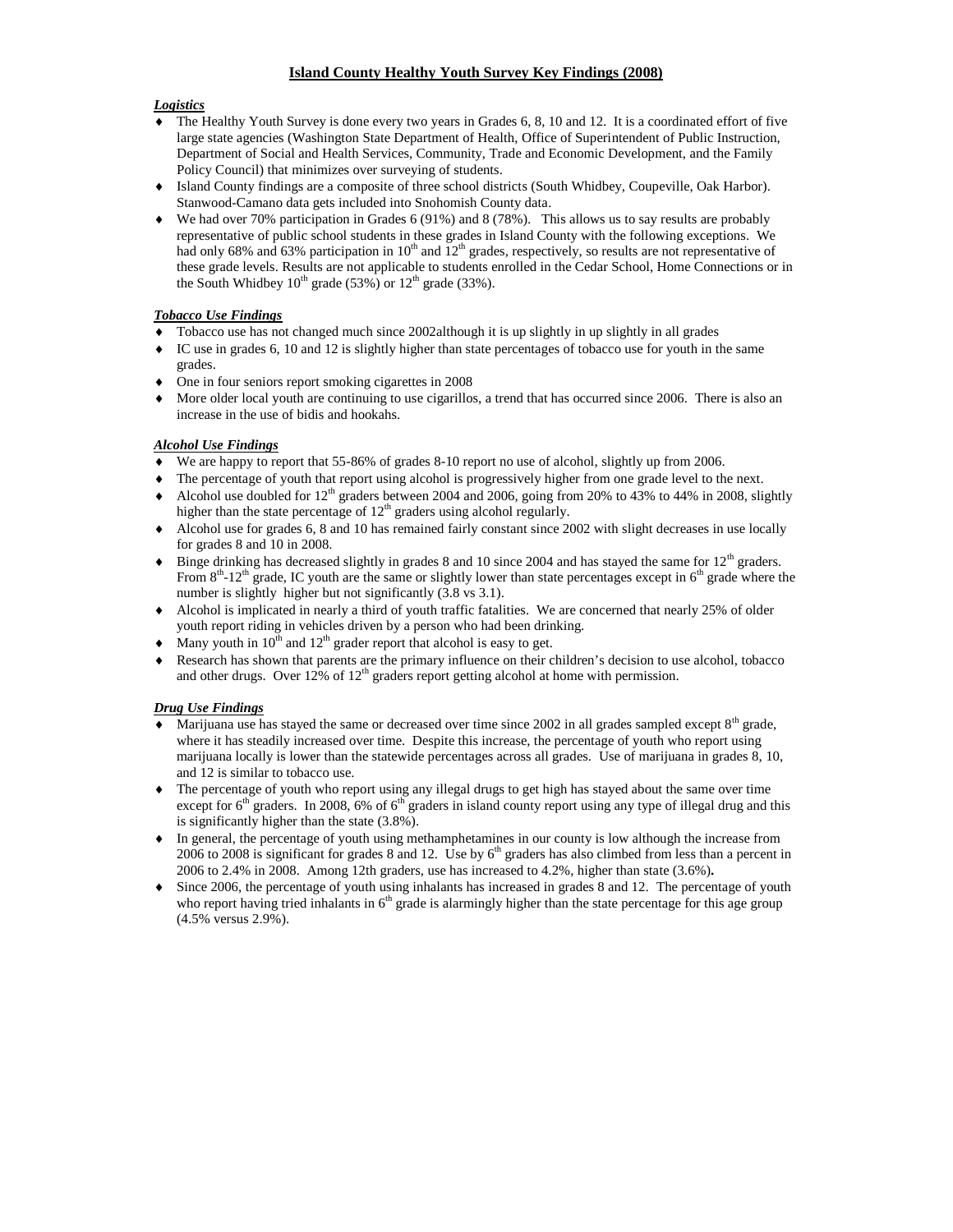- We are concerned with the number of youth who are using painkillers to get high. The percentages of youth who report using painkillers to get high has increased among  $8<sup>th</sup>$  graders (3.9% in 2006 to 5.2% in 2008, higher than the state). For the past two HYS about 12-13% of  $12<sup>th</sup>$  graders report using painkillers to get high.
- Local youth access to painkillers is higher than state percentages from their own prescriptions (grades 8,10,12), getting them from a friend (grades 10 and 12), and taking from their own home or someone else's home.
- High percentages of youth report drugs as easy to obtain, have a favorable attitude toward drug use, don't see use as risky, intend to use drugs and report their parents have favorable attitudes toward drug use.

## *Weight, Eating and Physical Activity Findings*

- Overall we compare favorably to the state and the nation on the percentages of overweight and obese youth, however, about ¼ of our youth are overweight or obese.
- High percentages of our youth are not getting enough moderate physical exercise, and the percentage of youth receiving vigorous physical exercise decreased from 74.8% in 2002 to 62.4% in 2008.
- A high percentage of youth are not eating regularly with their families. Research has shown that teens who frequently eat dinner with their family are more likely to be emotionally content, work hard at school, and have positive peer relationships. Kids who eat with their families at least five times per week are less likely to take drugs, be depressed or get into trouble. Family meals are also associated with higher intake of fruits and vegetables, grains, and proteins and decreased intake of soft drinks and snack foods.
- A high percentage of youth are not eating breakfast. Skipping breakfast put youth more at risk for eating poorly later in the day.
- Almost 14-19% of youth report skipping meals or cutting meals due to lack of money.
- Less than 1 out of 3 youth eats enough fruits and vegetables a day.
- Less than half of our youth walk to school and less than 10% bike to school.

#### *Screen Time Findings*

- The percentage of youth who report watching TV/DVDs/videos or playing video/computer games on school nights for 2 or more hours a day remains high in all grades, especially among 8<sup>th</sup> graders (significantly higher than state).
- Too much screen time can take away from time with family and friends, affect reading skills, cause attention span problems, glamorize violence, exposure children/youth to adults behaviors such as sex, alcohol, tobacco and drug use, and take the place of physical activity and engagement in the real world.
- The Children's Commission has identified exposure to video violence as a top issue of concern.

## *Unintentional Injury*

- Unintentional injury is the number one cause of death among children and youth.
- We are proud of the number of youth who wear their seatbelt and use a lifejacket.
- $\bullet$  Less than half of youth wear bike helmets when biking (decreases by grade level) and only one in three  $6<sup>th</sup>$ graders wear a helmet when skateboarding/rollerblading.
- We are concerned about the number of homes with children in the household that have loaded and unlocked guns. This number rose from 4% in 2000 to 13% in 2006 (BRFSS data).
- There has been a rise in the number of gun sales both locally and nationally.

#### *Safe EnvironmentsL Weapons, Physical Fighting and Bullying*

- Youth who report carrying a weapon to school 6 or more days during the month has decreased across all grades since 2004, but in grades 8 and 10 still remains higher in 2008 than the statewide percentage of youth carrying weapons to school.
- $\bullet$  One in four 6th graders perceive than they can get easy access to handguns while one in five 12<sup>th</sup> graders perceive that handgun access is easy.
- Between 25-37% of youth have been involved in a physical fight in the past year.
- $\bullet$  Bullying is highest among 6<sup>th</sup> graders (33.5% have been bullied in the past month) and decreases among the older grades (24.8% of  $8<sup>th</sup>$  graders, 21.8 % of  $10<sup>th</sup>$  graders and 18% of  $12<sup>th</sup>$  graders).